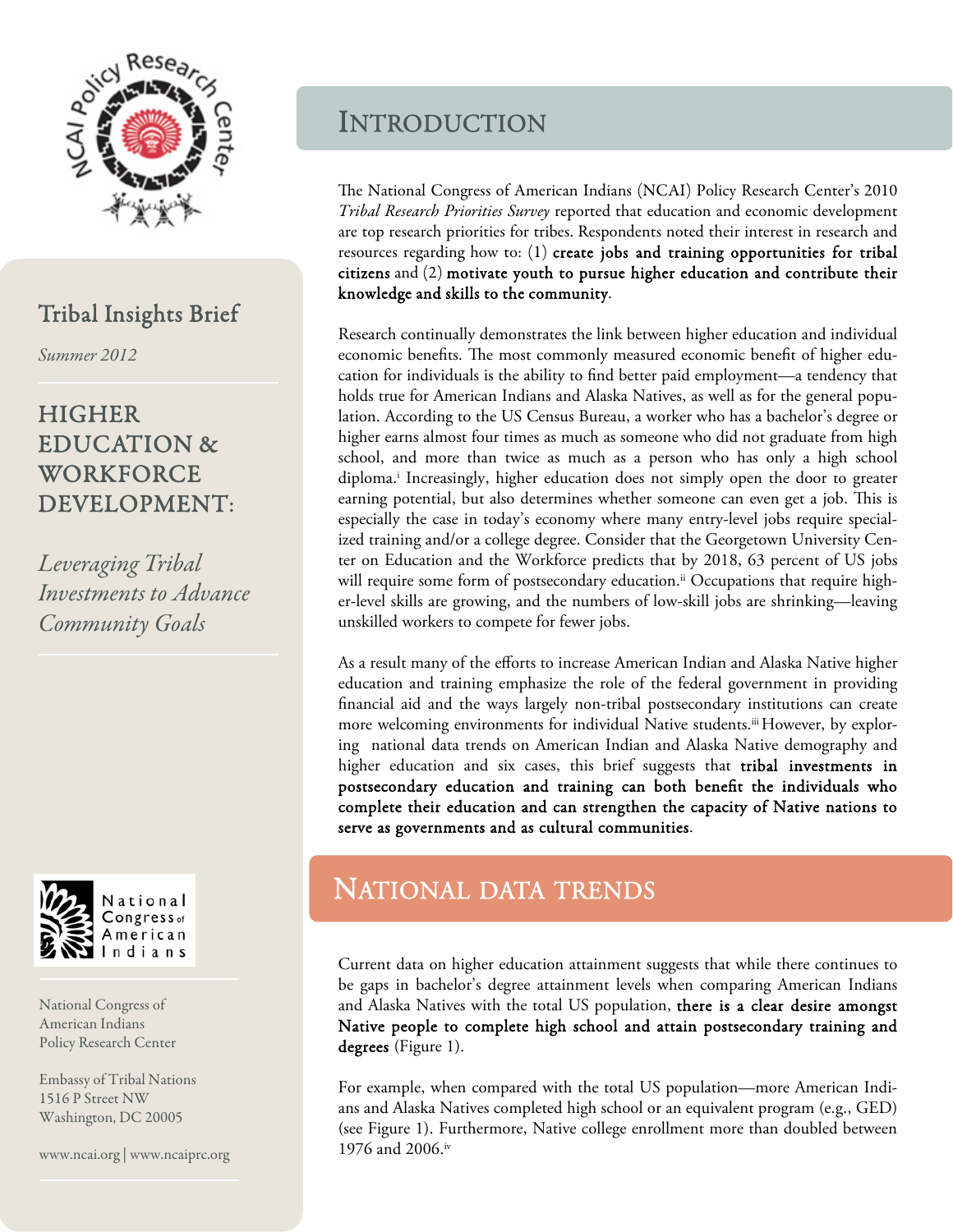

SOURCE: 2005-2009 American Community Survey 5-Year Estimates

Even more encouraging is that the number of master's and doctoral degrees awarded to American Indians and Alaska Natives between 2000 and 2010 outpaced the total increase in master's and doctoral degrees awarded in total over that same time period (see Figure 2).





President Obama has recently called higher education America's "economic imperative"—and the stakes are just as high, if not higher, in Indian Country. Higher education not only provides tribal economies with a more highly skilled workforce, but also can directly spur economic development and job creation on tribal lands. Tribes need Native college graduates to contribute their skills back home, boost available human capital and thereby attract new businesses, reduce unemployment, stimulate reservation economies through direct spending, and launch their own entrepreneurial ventures. However, as Brayboy, et al. assert, the impact of educational success for tribal nations extends beyond economics.<sup>v</sup> Higher levels of education drives personal

| Figure 3        | Private                                                                                                                                                                                                                                        | <b>Public</b>                                                                                                                                                                                                                  | <b>Particular to Reservations</b>                                                                                                                                                                                            |
|-----------------|------------------------------------------------------------------------------------------------------------------------------------------------------------------------------------------------------------------------------------------------|--------------------------------------------------------------------------------------------------------------------------------------------------------------------------------------------------------------------------------|------------------------------------------------------------------------------------------------------------------------------------------------------------------------------------------------------------------------------|
| <b>Economic</b> | · Higher salaries and benefits<br>· Employment<br>· Higher savings levels<br>· Improved working conditions<br>· Personal/professional mobility                                                                                                 | · Increased tax revenues<br>· Greater productivity<br>· Increased consumption<br>· Increased workforce flexibility<br>· Decreased reliance on government<br>financial support                                                  | Workforce and skills development<br>· Greater opportunities for leadership<br>and small business<br>· Economic growth and development<br>· Employment for graduates on reserva-<br>tions<br>Agriculture and land development |
| Social          | Improved health/life expectancy<br>$\bullet$<br>Improved quality of life for<br>$\bullet$<br>children<br>Better consumer decision mak-<br>ing<br>Increased personal status<br>$\ddot{\phantom{0}}$<br>More hobbies and leisure activi-<br>ties | · Reduced crime rates<br>· Increased community service<br>· Increased quality of civic life<br>Social cohesion/appreciation of diversi-<br>÷.<br>ty<br>Improved ability to adapt and use<br>$\ddot{\phantom{0}}$<br>technology | · Mitigation of social problems<br>· Preservation of culture, language, and<br>traditions<br>Provision of further educational op-<br>portunities<br>· Technology transfer<br>· Community programs                            |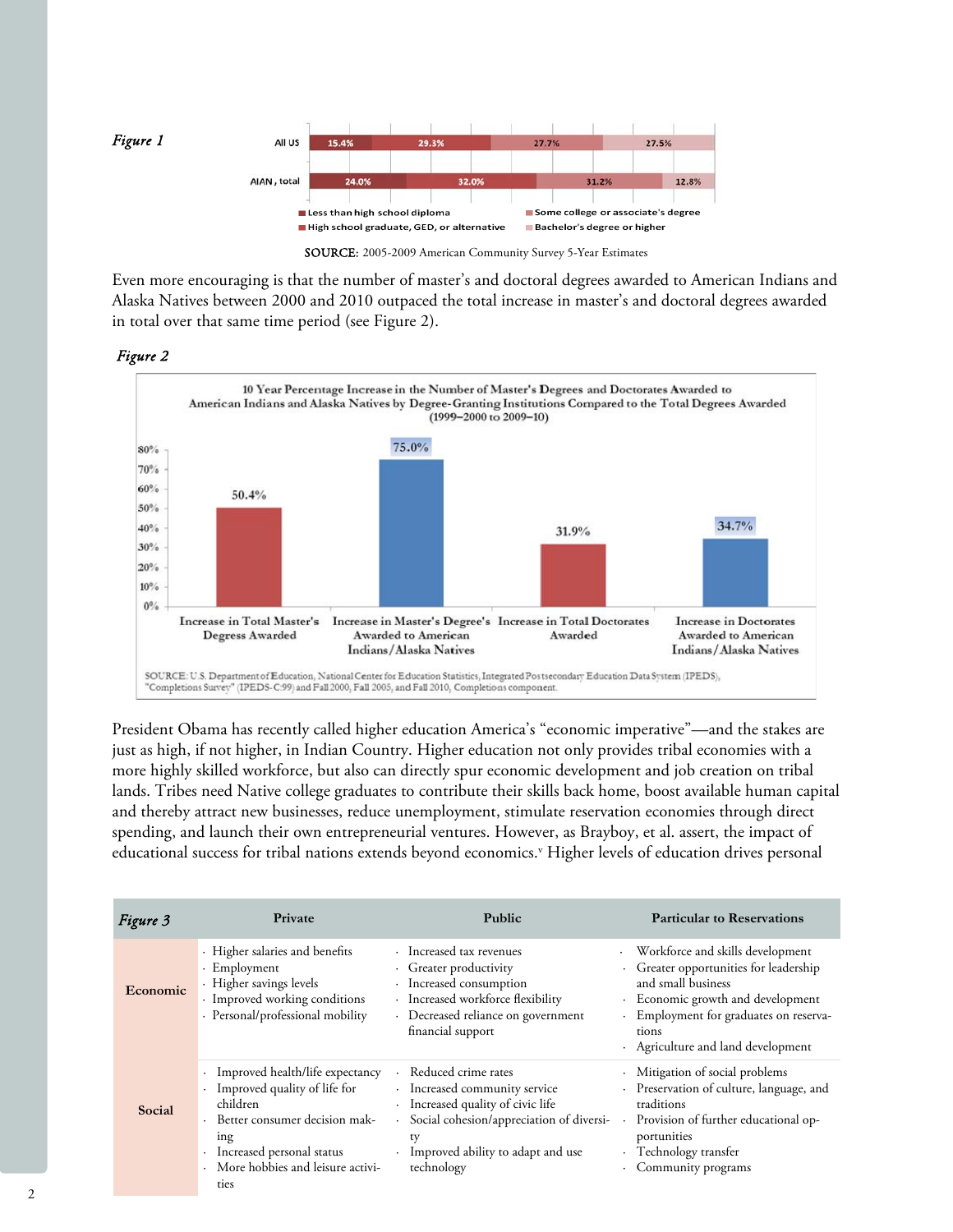advancement, thereby improving social welfare and empowering communities—essential elements for maintaining tribes' cultural vitality and protecting and advancing sovereignty.

In its 2007 report, "The Path of Many Journeys: The Benefits of Higher Education for Native People and Communities," the Institute for Higher Education Policy modified its Higher Education Benefits Matrix to reflect the significant, multifaceted impact investing in higher education has for tribal reservation communities (see Figure 3).<sup>vi</sup>

A substantial proportion of the Native population is currently under 18 years old—32 percent compared to 24 percent of the total population—and there is a large 'bubble' in the 15-19 age group in particular. Tribal leaders have a tremendous opportunity to realize these benefits on a large scale by investing in today's genera-

tion of Native youth, thereby strengthening Native economies and communities through higher education (see Figure 4). While the large group of Native people under the age of 19 calls for investment in youth, it is also important to plan for the advanced education and training of the parents, grandparents, and other adults in these young peoples' lives.

For Native nations to leverage higher education, however, it is not enough for more American Indians and Alaska Natives to earn postsecondary degrees. To fully reap the benefits of investing in higher education, tribes can create opportunities and expectations that graduates and skilled laborers return that investment back to the community. In some



SOURCE: US Census Bureau, 2010 Census, Summary

instances that may include creating new job opportunities in the tribal economy or identifying ways that graduates located outside of the tribe can contribute knowledge and skills virtually (e.g., consulting opportunities).

Many Native nations have invested in a range of innovative programs aimed not only at motivating and supporting tribal citizens to complete their education, but also at aligning higher education with economic needs and available jobs. Perhaps most importantly, tribes are creating opportunities for their citizens to either take advantage of higher education locally or return home after earning their degrees and advanced training.

These trends and notions point to a need that tribal leaders clearly recognize: if Native nations are to participate in the economy as equal partners, investment in higher education is needed. Some tribes have planned higher education and workforce development strategies that improve the skill set of current and prospective tribal council/organizational employees, bringing direct benefit to the tribe. Other Native nations have developed other approaches, including:

- Integrating culture by preferencing applicants who demonstrate language fluency,
- Providing opportunities to participate in cultural gatherings (e.g., culture camps), and
- Setting expectations about contributing knowledge and skills to the tribal community upon completion of training coursework or degree programs.

In this way, tribal investments in higher education and workforce development have multiple and far-reaching benefits that extend beyond individuals—that equip tribes to exercise their sovereignty as governments and to serve both the socioeconomic and cultural interests of their citizens.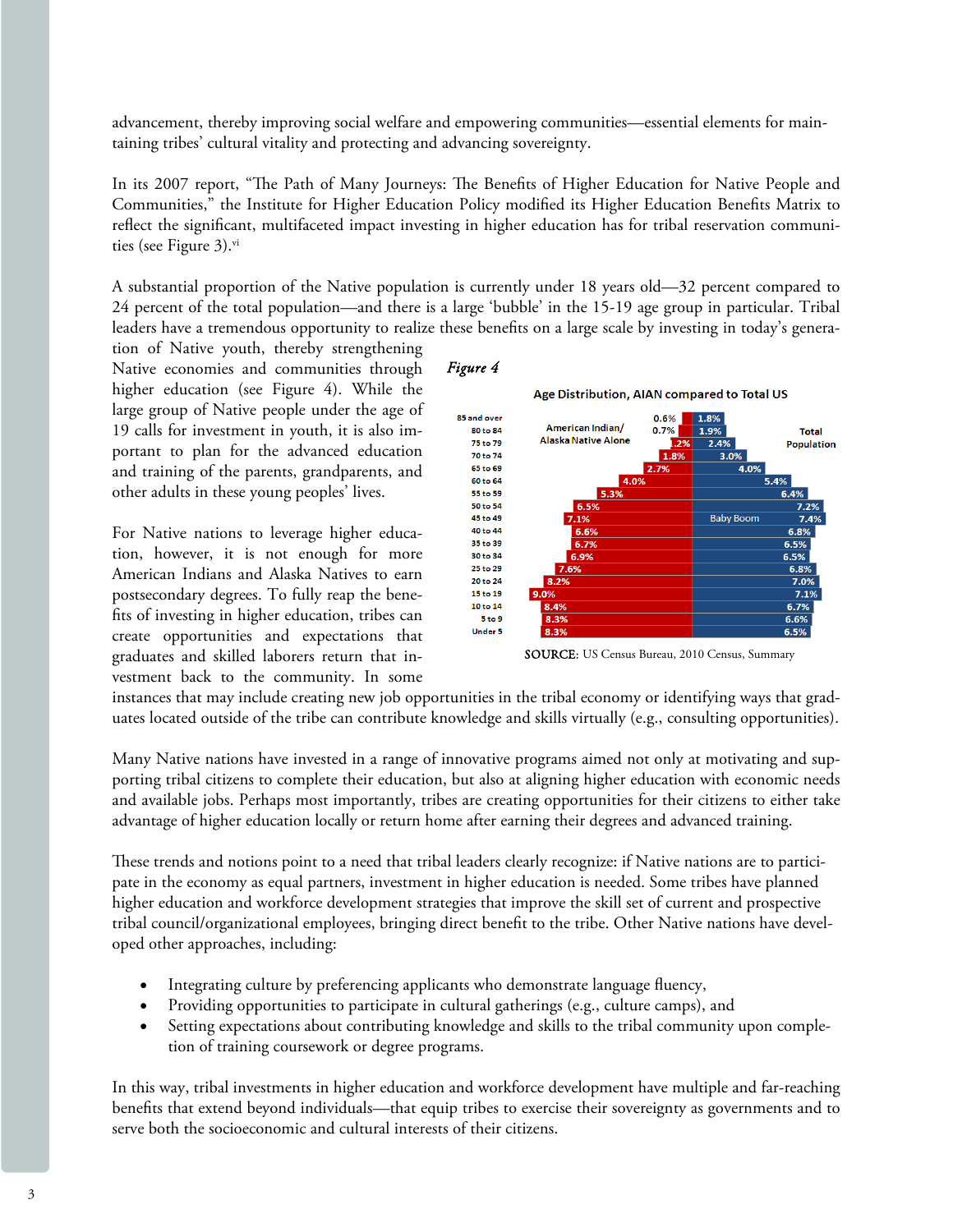## INSIGHTS FROM TRIBAL INITIATIVES<sup>1</sup>

One key theme emerges from all of the tribal initiatives featured in this document: Native nations are prioritizing higher education and are actively investing in programs that support tribal citizens in completing postsecondary education and training. The approaches described here offer a number of insights and promising practices that other Native nations can use to guide their efforts in leveraging higher education to strengthen their economies, their cultures, and their sovereignty, including:

1) Use Tribal Priorities & Economic Forecasts to Target Investments. To ensure that tribal enterprises have the skilled employees necessary to flourish, Native nations have created a range of programs aimed at encouraging tribal citizens to complete degrees in areas that are critical to economic development. The Cherokee Nation's Directed Studies program, which grants scholarships for specific degrees deemed essential to strengthening the nation's government and economy, offers an exemplar case in point of this approach to supporting higher education. Tribes are also providing valuable opportunities for citizens to gain experience and training in tribal ventures, as is seen through the Makah Tribe's Fisheries Management Internship, the Chickasaw Nation's placement of students in tribal departments through its School-to-Work Program, and the internships that the Saginaw Chippewa Tribe and Sealaska offer in tribal businesses. By using information on existing tribal enterprises to forecast workforce development needs and to set clear priorities for higher education funding, tribes can ensure investments are tailored to produce the most benefit back to the tribal community.

2) Ensure Scholarship Requirements Reflect Tribal Values. Tribes have strategically designed scholarship program requirements to fit their community priorities and provide the best guarantee of a strong return on investment. Whether to issue awards based on need or merit is among these decisions. For example, the Makah Tribe has chosen to direct its scholarships to students in need, while Sealaska distributes awards on merit to support its best and the brightest. Residency requirements are another issue: some tribes believe that those who currently live on their homelands are those who are most likely to return after graduation, and thus they focus on those students. Whereas other tribes grant funds regardless of residency but provide other incentives to move back to the community. Native nations have also **incorporated culture** into their scholarship applications: the Cherokee Nation assigns preference points to applicants who are fluent in Cherokee, and Sealaska requires students to demonstrate cultural knowledge to qualify for awards. Finally, certain scholarship programs target particular types of students, such as the Chickasaw Nation's School-to-Work Program for nontraditional students.

3) Set Expectations that Graduates will Provide Service to the Tribe. Several tribes featured here explained a persistent concern that they were funneling funds into higher education but did not have much to show for it because graduates took their skills to jobs elsewhere. One way Native nations have addressed this challenge has been to tie their scholarships and similar programs to tribal service and/or tribal employment. For example, participants in the Cherokee Nation's Directed Studies

Program must sign a contract to work for the tribe for at least two years after graduation, recipients of the Old Harbor Tribal Council's Undergraduate Specialized Academic Award must commit to a summer of community service in the village, and Sealaska employees pursuing their graduate degrees with tribal support must pay back their award if they resign from the corporation. Such requirements help maximize the benefits of higher education and ensure that tribes' investments do not completely leave their communities.

[1] NCAI acknowledges Cheryl Crazy Bull, President of Northwest Indian College, for her significant contributions to this section as many of the insights presented here are adapted from her presentation at NCAI's 2011 Annual Conference in Portland, Oregon.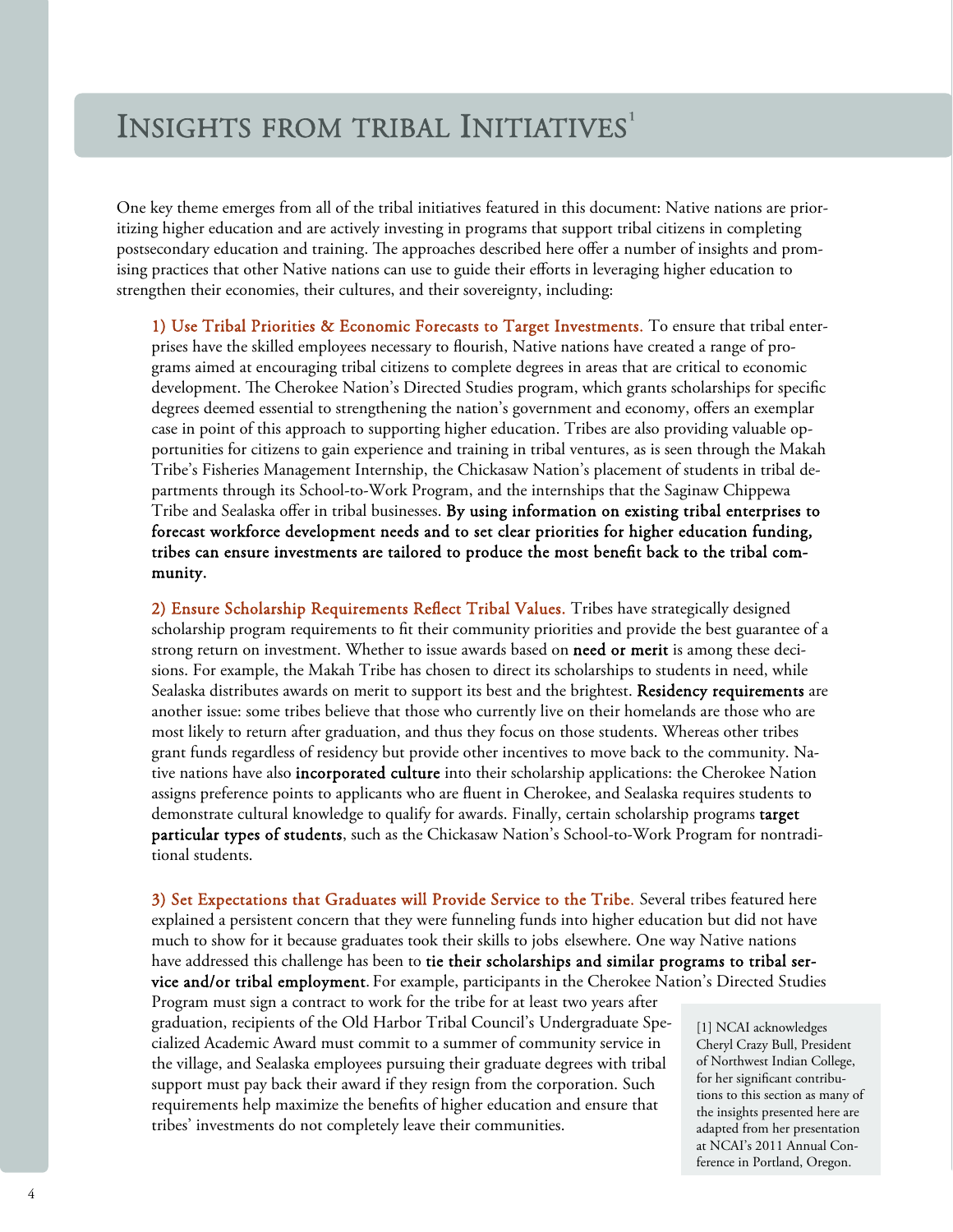4) Track Scholarship Recipients to Recruit for Tribal Job Opportunities. Connecting skilled tribal citizens with relevant job opportunities in the community is one significant way to strengthen the tribal workforce and motivate those who have moved away to return home. Both the Saginaw Chippewa Tribe and Sealaska accomplish this goal by tracking scholarship recipients through a database organized by academic discipline (e.g., law, education, engineering) and contacting these citizens when a position matching their qualifications becomes available. While many tribes offering scholarships may already have systems in place to track graduates, it may be useful to connect these systems with those tracking employment opportunities to target recruitment efforts and advertise tribal employment opportunities.

5) Build the Capacity of Current Tribal Employees through Release Time and Incentives. A crucial component of building tribal capacity is enhancing the skills of those already employed in tribal enterprises. Tribes are strengthening their existing workforces by providing release time and salary/ benefit incentives for training and coursework. For example, the Old Harbor Tribal Council awards up to \$1,000 per year for specialized training related to employees' work, and Sealaska supports employees who pursue master's degrees in high-need fields. In this way, tribes invest directly in their own human capacity to govern and manage programs serving their members.

## FEATURED TRIBAL INITIATIVES

The following tribal initiatives highlight some of the strategies and best practices that tribes are leveraging to achieve these goals. These initiatives were featured at a session presented at the 2011 NCAI Annual Convention in Portland, Oregon, entitled, "Incentivizing Higher Education to Strengthen Tribal Economies."

Index of Featured Tribal Initiatives:

Cherokee Nation: Directed Studies Scholarship

Chickasaw Nation: School-to-Work Program

Makah Tribe: Higher Education Program, The Makah Fisheries Management Internship

Old Harbor Tribal Council: The Undergraduate Specialized Academic Award, The Specialized Skill Train- ing Award

Saginaw Chippewa Tribe: Academic Incentive Awards, Tribal Leadership Program, Career Development Program, and the Youth Leadership Program

Sealaska / Sealaska Heritage Institute: Sealaska Scholarship program, Judson L. Brown Leadership Award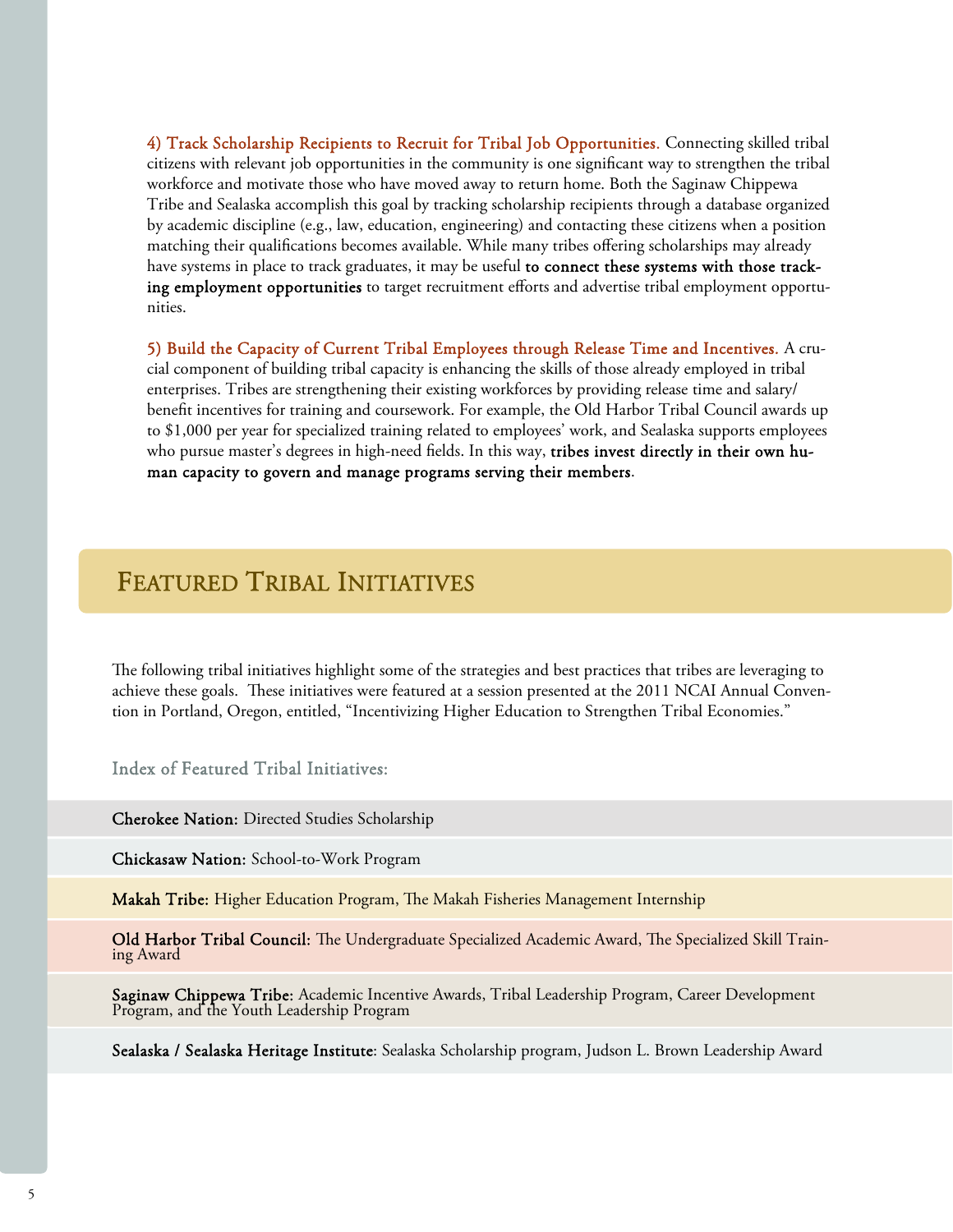

# CHEROKEE NATION

The Cherokee Nation is committed to the notion that education—and particularly higher education—holds the key to strengthening sovereignty, developing the tribal economy, and revitalizing Cherokee language and culture. In addition to supporting a number of tribal K-12 programs aimed at cultivating the workforce pipeline early and equipping students for success in college and careers, the Cherokee Nation also forecasts future job needs and invests in a scholarship program that targets these high-demand areas. This program, called the Directed Studies Scholarship, provides merit-based financial aid to Cherokee citizens pursuing higher education in specific study areas deemed critical to strengthening the Cherokee Nation's government and economy. After earning their degrees, scholarship recipients must complete an employment payback of at least two years of service within the tribe.

The list of eligible study areas for the Directed Studies Scholarship currently includes 65 degrees, ranging from business administration to language immersion education, computer science to video production, and various health fields to environmental engineering. However, the list is revised every semester to correspond with the changing needs of the Cherokee Nation's government departments and businesses. The tribe's College Resource Center regularly consults with tribal employers to determine their plans and the skills and qualifications that future employees will need, and then updates the Directed Studies Scholarship accordingly.

As one of the Cherokee Nation's most competitive and prestigious scholarship programs, the Directed Studies Scholarship currently funds 22 students and only opens up new slots when current recipients graduate. The scholarship amount is pre-determined based on how much it would cost to attend the University of Oklahoma, which is currently the most expensive public state school in Oklahoma. If students attend another college, such as a private or out-of-state school, they only receive up to that pre-determined amount. Students can use the Directed Studies Scholarship to pay for tuition, books, fees, and room and board. In addition to providing an incentive for tribal citizens to become educated in and enter high-demand career fields, the scholarship also supports Cherokee language revitalization by assigning preference points to applicants who are fluent in Cherokee.

To ensure that the Cherokee Nation gets a return on its investment and that scholarship recipients use their degrees to benefit the tribe, the Directed Studies Scholarship requires supported students to sign a contract stating that they will work for the Cherokee Nation for at least two years after graduation. For students, this means a guaranteed job upon degree conferment. If a scholarship recipient drops out of school, does not meet academic standards, or fails to fulfill the post-graduation employment service agreement, that individual must pay back all funding assistance to the Cherokee Nation.

### CONTACT

Cara Cowan Watts Tribal Councilwoman, Cherokee Nation cara@caracowan.com, 918-752-4342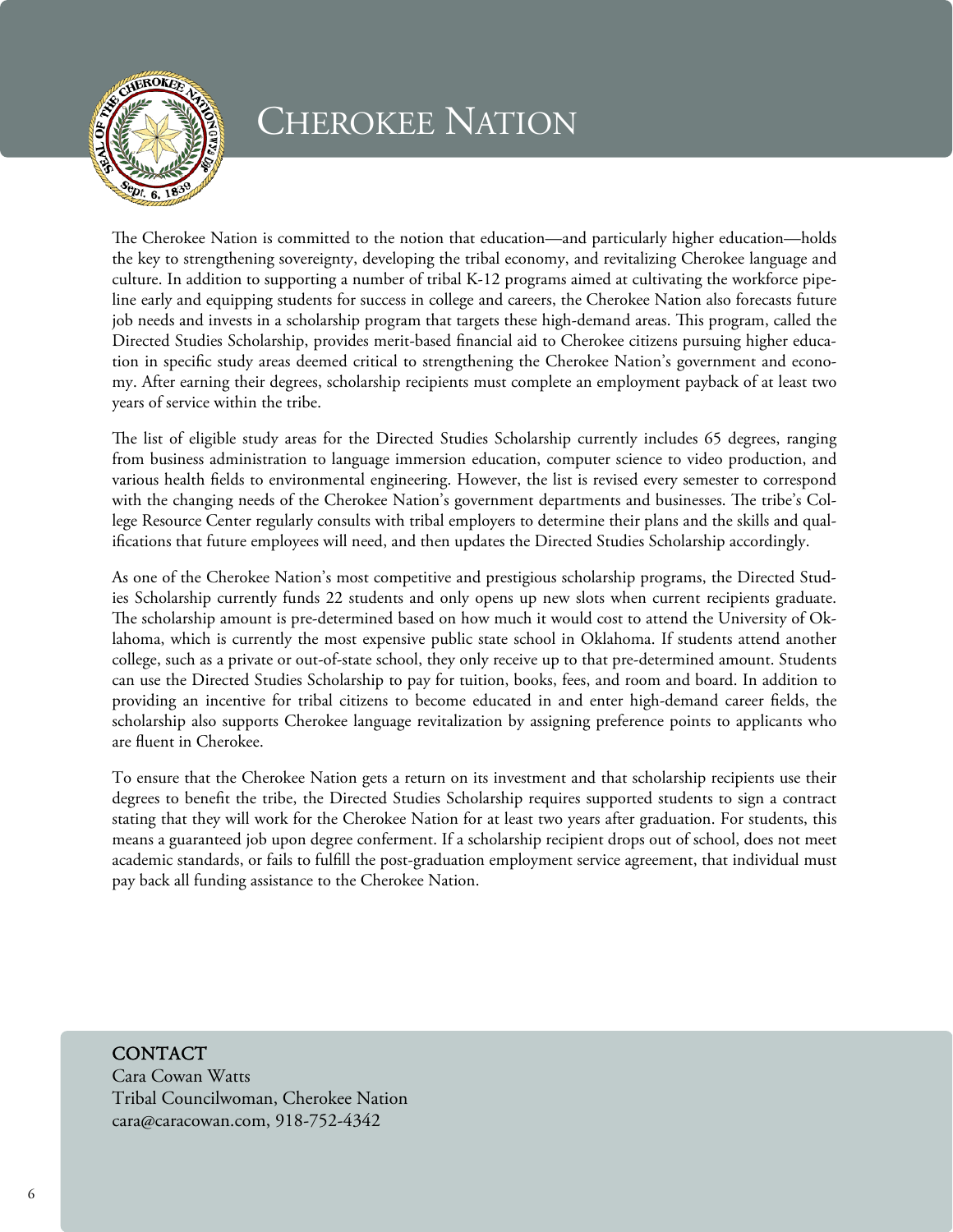

The Chickasaw Nation's School-to-Work Program has achieved remarkable success in providing nontraditional students with access to both higher education and meaningful work experience, while also building tribal capacity. The tribe created the program in an effort to address two issues it saw occurring within the community. First, it recognized that many non-traditional students were reaching a point where advancement was no longer possible. Their employers wouldn't grant them the time or flexibility to go back to school, while family and financial obligations made it exceedingly difficult to pursue higher education after work. Second, Chickasaw citizens were not meeting the minimum qualifications for jobs they were seeking in tribal enterprises and the tribal government. By providing students with real work experience while they attend school, the School-to-Work Program not only removes many of the barriers preventing nontraditional students from getting their degrees, but also allows the tribe to "grow its own" skilled workforce.

Students in the School-to-Work program spend half of the day attending classes and the other half of the day at on-the-job training within Chickasaw Nation businesses and governmental departments. To ensure that participants have the financial resources to support their families while pursuing their education, students are paid for a full 40 hour work week and provided with all of the benefits of regular employees (sick leave, vacation time, holiday pay, etc.). To cover their educational costs, students utilize funding from a variety of sources, including federal or state grants and Chickasaw Nation Higher Education grants and scholarships. If a student still has unmet expenses, the School-to-Work program will award funds to meet the additional financial need.

The School-to-Work program matches students with on-the-job training opportunities related to their study area. Students pursue a wide variety of degrees, from accounting to counseling, dental hygiene to information technology, and nursing to Native American studies. Career counselors work with each student to ensure his or her success both in school and at work. By the time students complete the program and graduate, they have not only a degree and/or vocational certification, but also 2-4 years of valuable job experience and a strong recommendation from their supervisor—assets that put them ahead of the competition. Three months prior to graduation, students are referred to the Chickasaw Nation Human Resources Department, who, in conjunction with the School-to-Work program career counselor, assists the student in preparing to obtain a quality job at the tribal, local, state, or national level. If a student has not found a job upon graduation, the School-to-Work Program provides the student with job search and placement assistance for 90 days.

The Chickasaw Nation's investment in its young people has paid off considerably. Of the 87 graduates who have completed the School-to-Work Program over its eight years of operation, 98 percent of them secured full-time employment within the Chickasaw Nation. The School-to-Work Program truly is fulfilling its mission of "creating a nation of educated and highly trained professionals who can meet the demands of today's workforce."

### **CONTACT**

Danny Wall Director, Chickasaw Nation School-to-Work Program Danny.Wall@chickasaw.net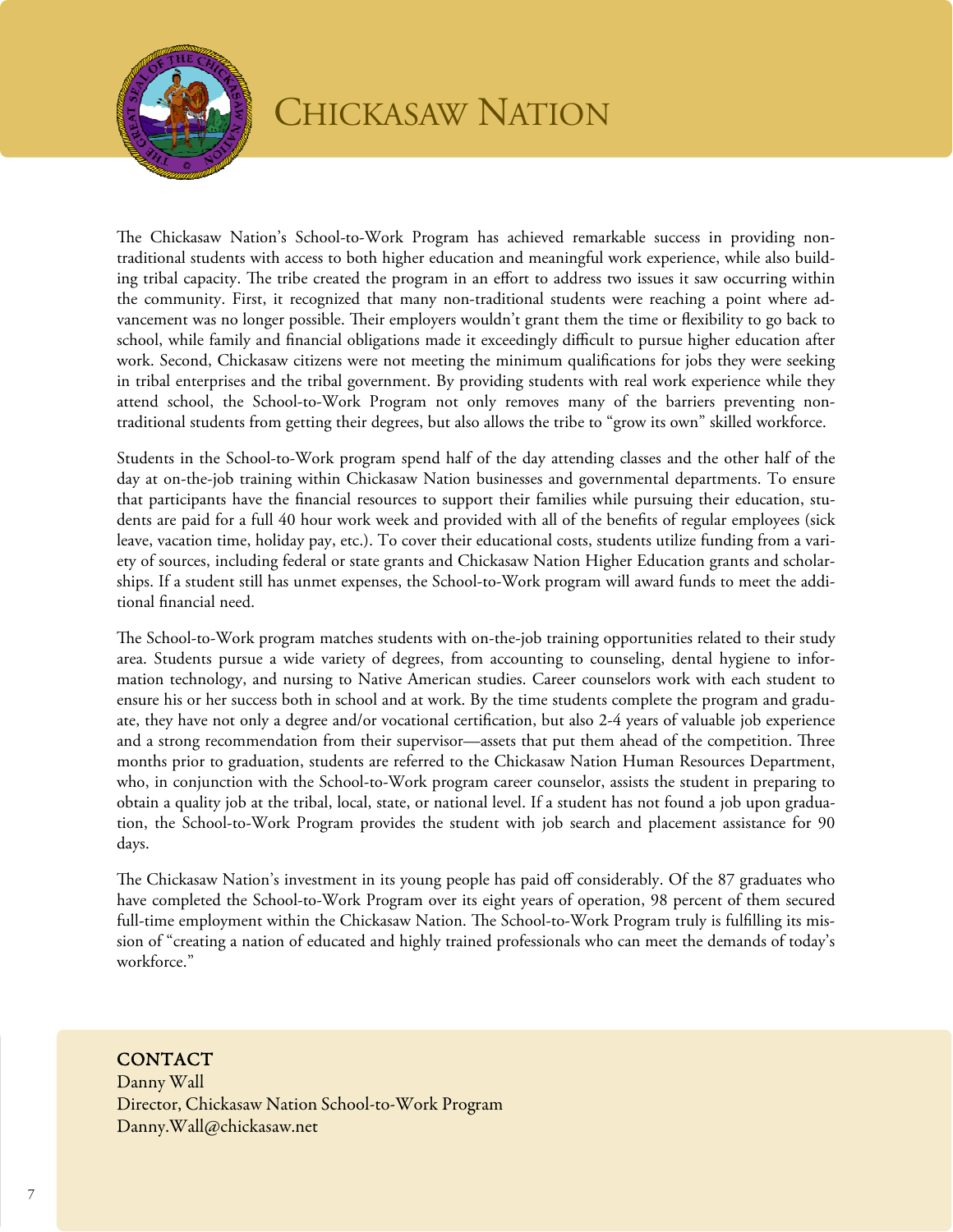

# MAKAH TRIBE

The Makah Tribe's 2011 high school senior class achieved something remarkable: 100 percent of its on-reservation graduating seniors were accepted to four year, two year, or technical colleges. Because the Makah's education department is committed to funding the unmet need of its tribal citizens, almost all of these students will receive some sort of financial aid from the tribe as they pursue their studies. A unique aspect of the Makah's higher education program is that it prioritizes on-reservation undergraduates when distributing scholarships. The tribe focuses on these local students for one chief reason: simply put, it believes that the community will receive the highest return on its investment by supporting those who are most likely to come back to the reservation after graduation.

While the Makah's education department has considered prioritizing scholarships for those students seeking degrees in high-need fields, it has not done so because it has found that those areas of need fluctuate. The tribe does, however, offer a unique internship aimed at piquing youths' interest in fisheries and environmental and natural resource sciences, and in turn encouraging them to become the tribe's future biologists and fishery managers. As a fishing community, the Makah's economy revolves around natural resource management and it is critical for the tribe to prepare its citizens for careers in these fields.

Offered in conjunction with National Oceanic and Atmospheric Administration and Northwest Indian College, the Makah Fisheries Management Internship grants students an opportunity to work on a project in Neah Bay with a Makah Tribal Fisheries Management biologist or manager in freshwater biology, fisheries administration and data management, or marine mammal science. High school seniors and college freshmen are eligible to apply, with an option of continuing the internship for a second year. The internship includes both academic and work components. Interns take 6-7 credits of classes through Northwest Indian College and shadow Makah Fisheries Management staff. Additionally, they perform independent research on a fisheries or environmental science topic of their choice, write a scientific paper on their findings, and give a presentation about their summer experience.

#### Ī **CONTACT**

Janine Bowechop Executive Director, Makah Cultural and Research Center Chairperson, Makah Tribe's Higher Education Committee mcrcjanine@centurytel.net, 360-645-2711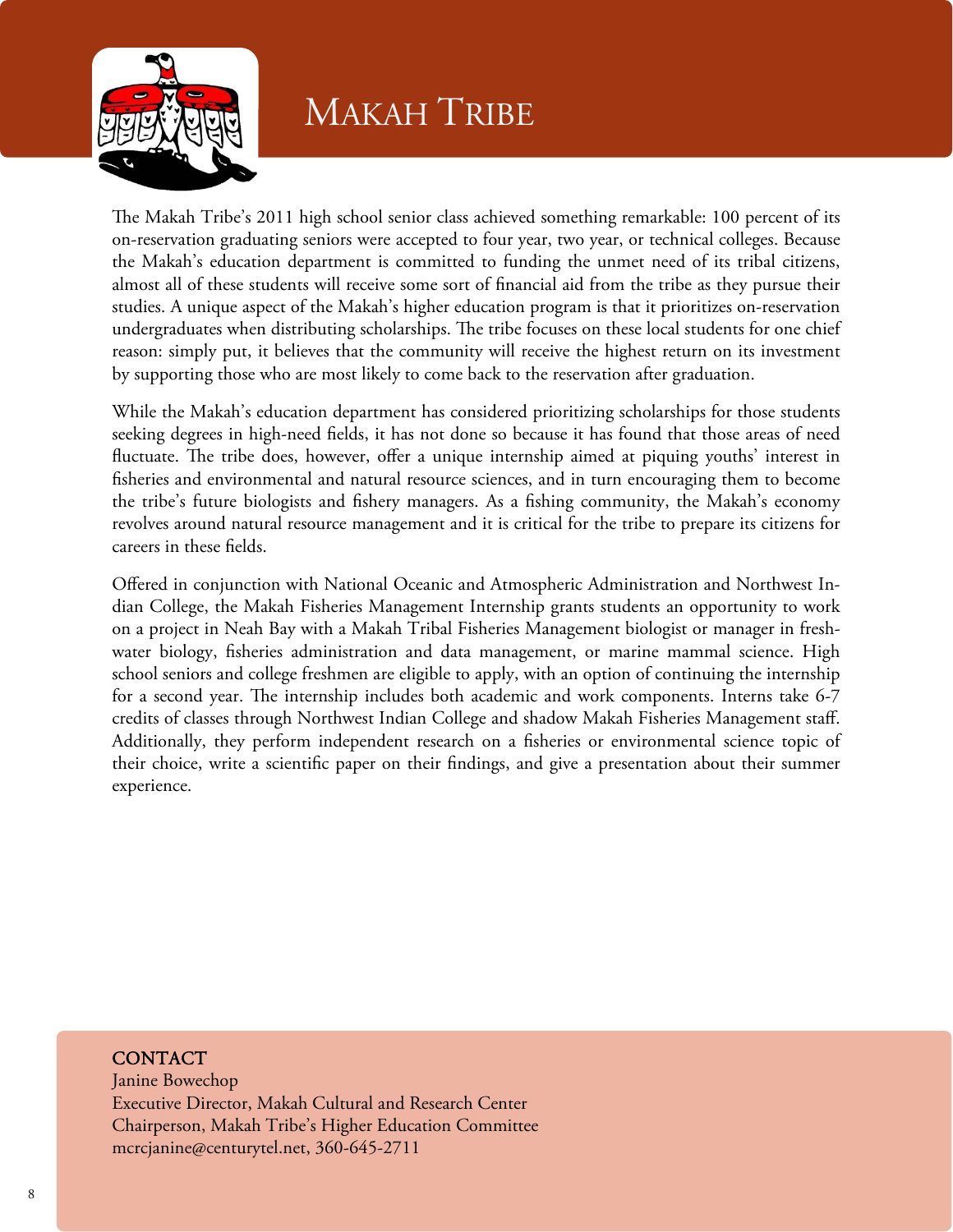

The Old Harbor Tribal Council has a long tradition of recognizing and supporting its tribal members who pursue higher education. It recently realized, however, that much of its financial support was flowing outside the tribe and not benefitting its home village on Kodiak Island, Alaska. Scholarship recipients were often tribal members who not only grew up outside the village, but who also frequently attended college in the lower 48 states and, after graduation, did not come back to the community. In other words, the tribe was not getting the return on its investment that it had hoped. To address this situation, the Old Harbor Tribal Council established two new programs: the Undergraduate Specialized Academic Award and the Specialized Skill Training Award.

The Undergraduate Specialized Academic Award aims to create an incentive for funded students to return home and use their education for the benefit of the community. In exchange for a scholarship of up to \$500 per semester, students commit to work with youth in Old Harbor for at least one summer (May to September) upon graduation. The advantages of the program are twofold. First, for those scholarship recipients who have not lived in their ancestral home, the experience grants them a richer understanding of village life and culture. Second, the tribe benefits directly from their education. By working with Old Harbor youth for the summer, the new college graduates not only share their recently gained knowledge and expertise with the younger generation, but also help to expand youths' visions of what is possible and inspire them to likewise pursue higher education.

The Specialized Skill Training Award focuses on supporting tribal employees to develop their professional skills. The tribe awards up for \$1,000 per year for any specialized training specific to employees' work or career. Before Old Harbor established this program and specifically set aside funding for it, the tribe found it often didn't have room in its budget to support employee training. The award is not simply an investment in individual Old Harbor employees, but is a critical investment in the infrastructure and capacity of the tribe itself.

The Undergraduate Specialized Academic Award and the Specialized Skill Training Award are the newest additions to Old Harbor's scholarship programs, which also include the Undergraduate Academic Award (up to \$1,000 per academic year for any qualified applicant who is accepted or enrolled in an accredited institution) and the Vocational Education Award (up to \$1,000 per year for any qualified applicant who is accepted to or enrolled in an accredited vocational school). The Old Harbor Tribal Council awards scholarships across all four programs to an average of 15 people per year.

### CONTACT

Fred Brooks Administrator, Old Harbor Tribal Council fred.brooks@ohtcmail.org 907-286-2215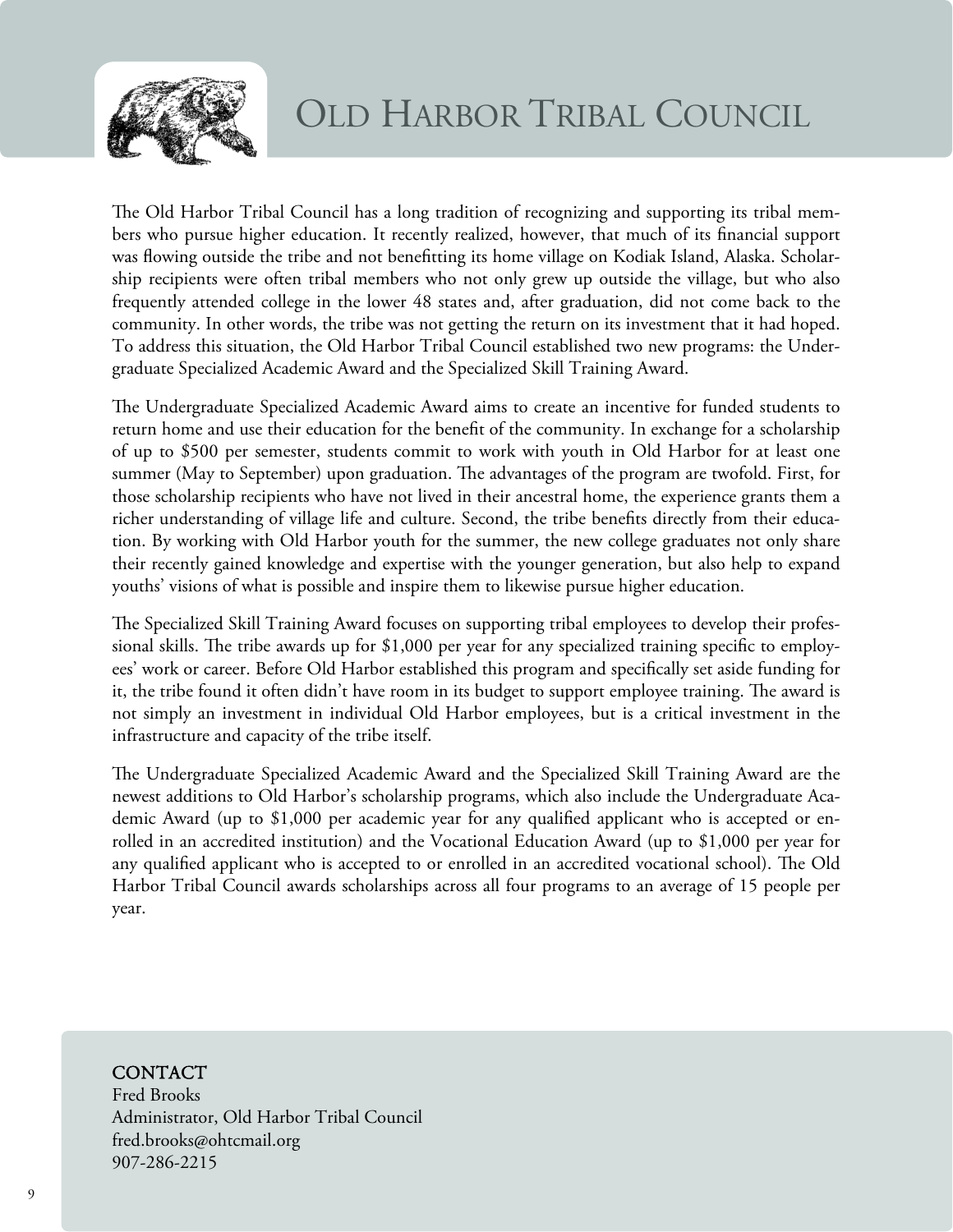

The Saginaw Chippewa Tribe firmly believes that education is the foundation of the tribe's present and future success. To promote community development and help meet the demand for skilled tribal employees, the tribe offers an extensive array of programs that encourage tribal members to pursue higher education.

The Saginaw Chippewa's Tribal Scholarship Program funds undergraduate and graduate students based on full or part-time enrollment status. To further motivate these students to perform well in their classes, the tribe's Academic Incentive Awards program rewards students for their academic achievements. Students receive a monetary award per credit hour for every class where they receive a 3.0/B or higher. Graduating students receive special recognition and a commemorative plaque. The tribe presents all of these awards to students at its annual Higher Education/Eagle Spirit Awards banquet.

To ensure that scholarship recipients have an opportunity to use their educations to give back to the Saginaw Chippewa community, the tribal educational department shares information about past and present college graduates with the Anishinaabe Workforce Developer in the Tribal Operations Human Resource Department, who contacts graduates in the event that they qualify for positions within any of the tribal enterprises.

The Saginaw Chippewa Tribe also makes considerable investments in preparing its tribal members for positions within the community workforce through two key opportunities. The first of these programs, the Tribal Leadership Program, provides college students pursuing a bachelor or higher degree with full-time internships in a tribal department that is relevant to their field of study, with a particular emphasis on tribal operations, gaming, and other tribal business ventures. This on-the-job experience is intended to complement students' academic work and make an important contribution to the work of tribally owned ventures. The Career Development Program targets students pursuing Associate degrees and also places them in internships within tribal operations and other tribal enterprises.

Finally, the tribe assists high school juniors and seniors in making the transition from high school to college through a bridge program called the Youth Leadership Program. High school students enroll in college for a maximum of 6 credit hours per semester while concurrently attending regular high school classes. The program provides students with funding for student fees, books, and supplies, as well as a stipend based on seated class time.

### **CONTACT**

Sharon Skutt Higher Education Coordinator Saginaw Chippewa Indian Tribe skutt@sagchip.org, 989-775-4505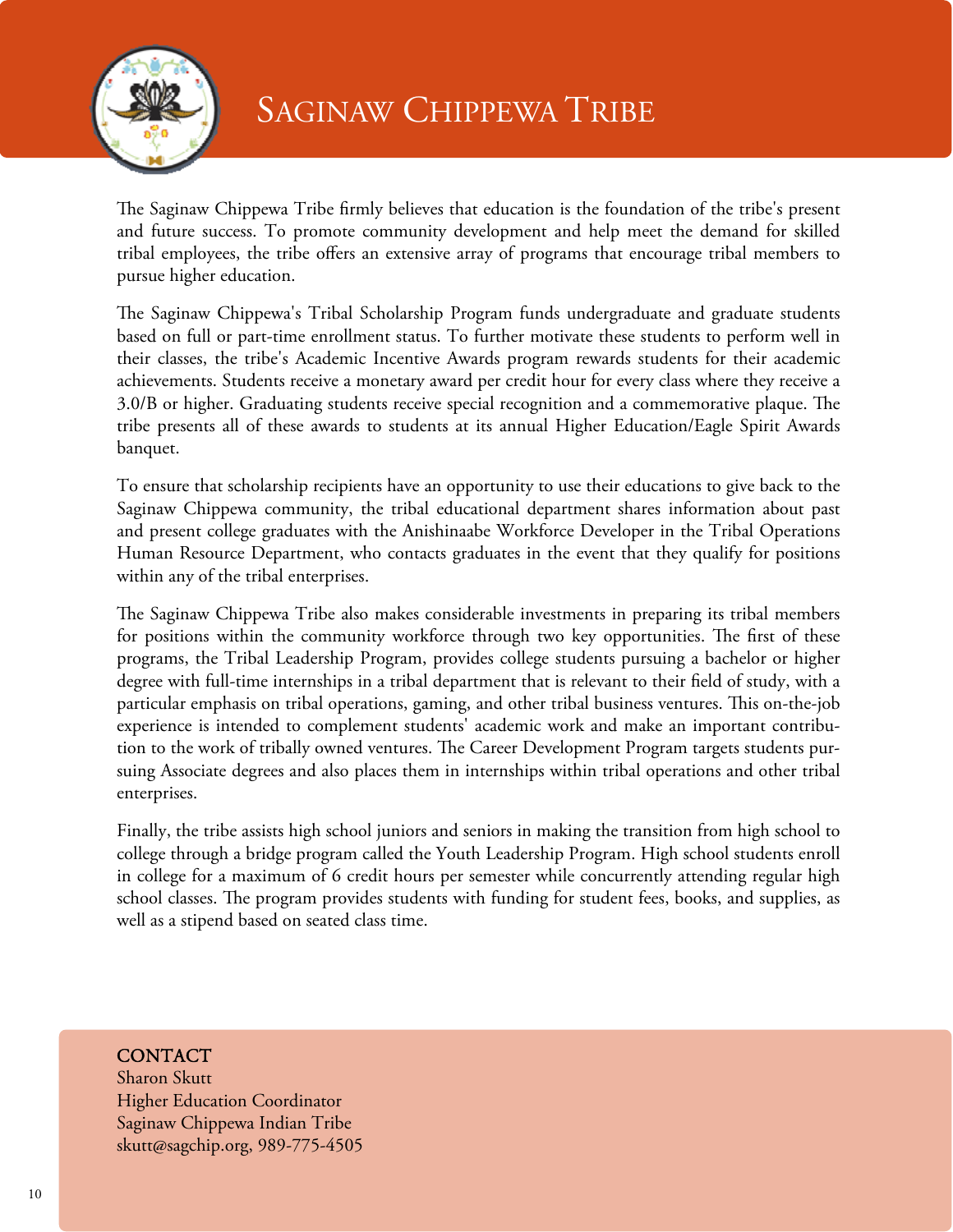

Sealaska, a Native corporation created by Congress under the Alaska Native Claims Settlement Act, and its nonprofit, the Sealaska Heritage Institute, have developed a comprehensive educational program in order to promote academic achievement and improve quality of life for Tlingit, Haida, and Tsimshian tribal members. Two core traditional values guide Sealaska's education initiatives:

- Haa Shagóon: Our Past, Present and Future. We honor our ancestors, and we recognize that we have responsibilities to our future generations.
- Haa Latseení: Strength of Body, Mind, and Spirit. An element of Haa Latseení requires that we educate and train our youth to prepare them to care for their families and communities.

In recognition of these cultural values and the critical need to cultivate its own leaders, Sealaska established a \$2.5 million endowment in 1988 to provide a foundation for supporting the education of its tribal members well into the future. Every year, the endowment generates approximately \$600,000 for 350 to 400 academic and vocational scholarships. Since 1981, Sealaska has invested more than \$8.9 million in scholarships for its tribal members.

Sealaska has designed its scholarship program to maximize the benefits of higher education to the community. Undergraduate scholarships are awarded based on merit, rather than need, and students must demonstrate knowledge of and commitment to Tlingit, Haida, and Tsimshian culture. Students also receive scholarships with the understanding that they will use their college degrees to serve the Native community. To track and connect scholarship recipients with job openings in tribal businesses, Sealaska maintains a database of its college graduates, organized by discipline, and contacts them when a position matching their qualifications becomes available. Sealaska Heritage Institute also administers a second scholarship endowment, the Judson L. Brown Leadership Award. Sealaska The \$5,000 award is given each year to one student (Sealaska shareholder or descendant) who has demonstrated leadership skills. It was named for the late Tlingit leader Judson Lawrence Brown, who was a powerful advocate for education and leadership development.

Sealaska also provides a number of job training, work experience, and professional development opportunities. For undergraduates, Sealaska offers a targeted internship program that places students in high need areas—such as accounting and finance, anthropology, communications, economic development, information technology, language restoration, and natural resources—within Sealaska Corporation, its subsidiaries, and with other Sealaska business associates. All internships feature a strong cultural component through a "Latseen," or "strength," orientation that teaches students about Tlingit, Haida, and Tsimshian culture, history, and legal identity.

Sealaska also strategically builds capacity by encouraging current tribal employees to pursue graduate education in select areas. When a tribal employee pursues a master's degree in a field deemed critical to community success, Sealaska pays up to 80 percent of that employee's educational costs. To motivate students to complete their degrees and ensure that this investment benefits Sealaska, participants in the program must pay back these awards if they resign from the corporation.

### CONTACT

Rosita Worl, Ph.D. President Sealaska Heritage Institute Rosita.Worl@sealaska.com 907-463-4844